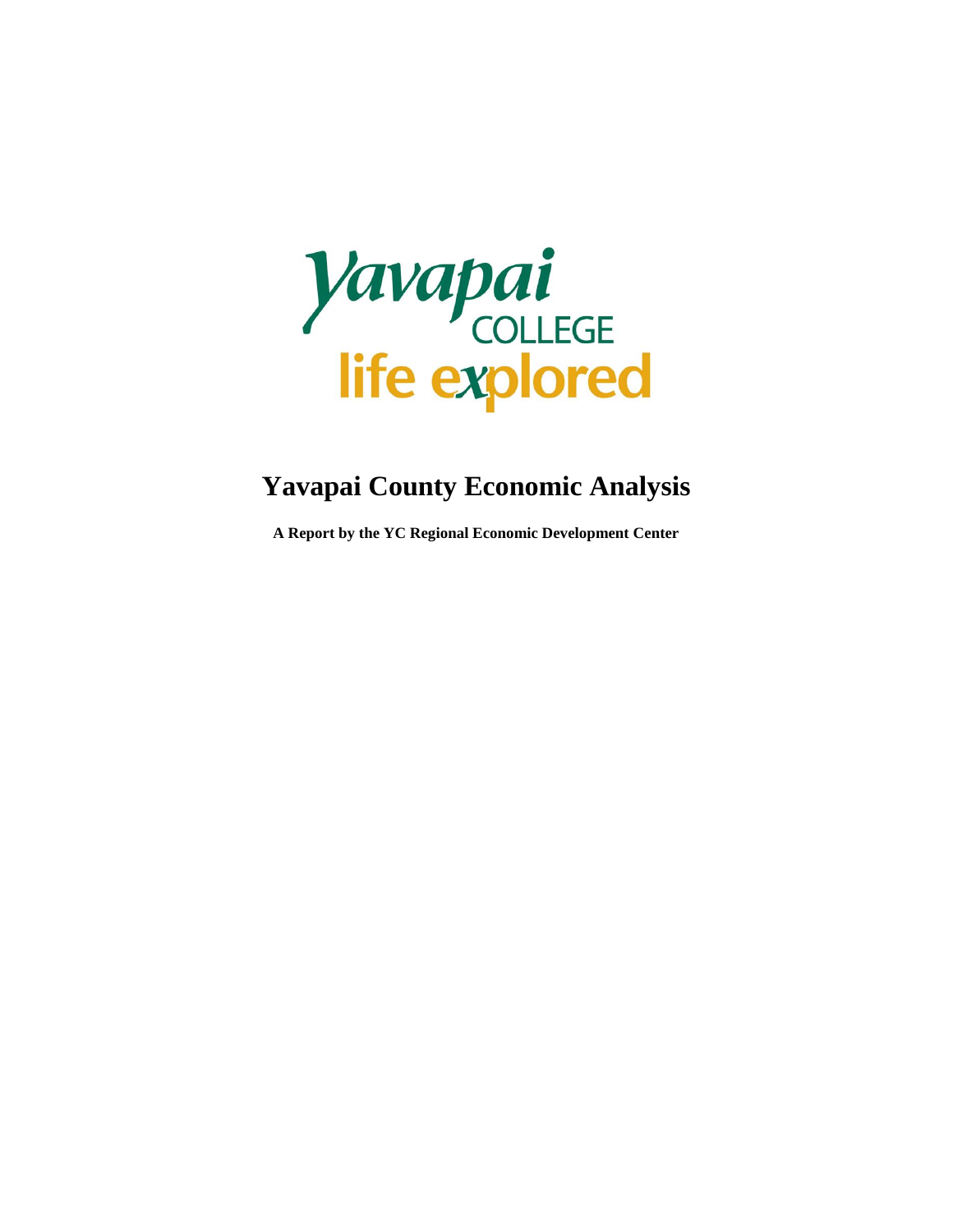### **Region: Yavapai County**



**Population (2013) 216,561**

**Jobs (2013) 54,197**

**Average Earnings (2013) \$42,789**

**Unemployed (5/2013) 6,752**

**Completions (2010) 2,140**

**GRP (2012) \$4,848,665,240**

**Exports (2012) \$7,523,513,350**

**Imports (2012) \$9,670,017,052**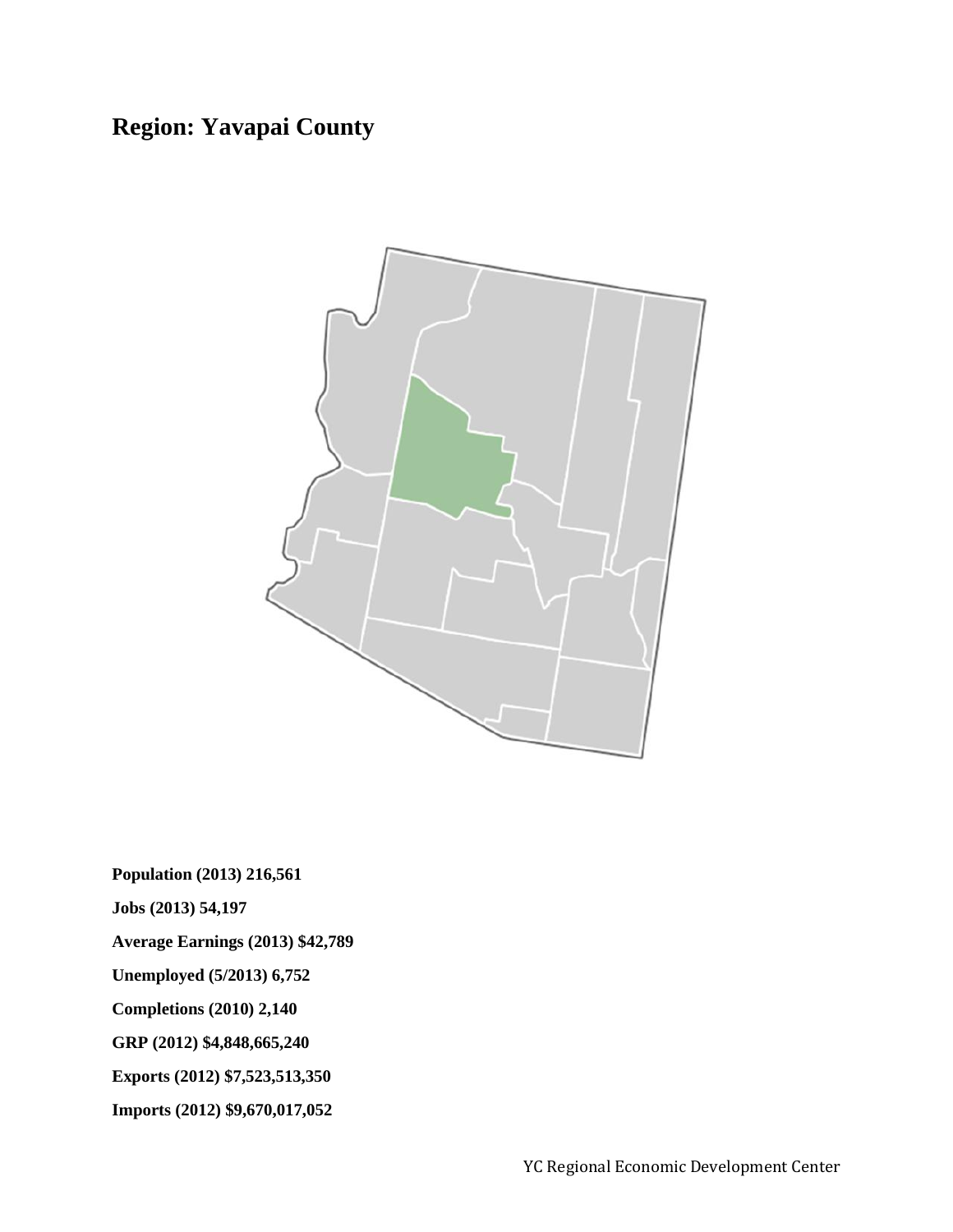| 216,561                                 |            | 2.5%                                          |  |  |  |
|-----------------------------------------|------------|-----------------------------------------------|--|--|--|
| <b>2013 Population</b><br>3.2% of State |            | <b>Population Growth for the Last 5 Years</b> |  |  |  |
|                                         |            | State Growth 6.4%                             |  |  |  |
| Age Group 2013                          | Population | % of Population                               |  |  |  |
| <b>Under 5 years</b>                    | 9,973      | 4.6%                                          |  |  |  |
| 5 to 9 years                            | 10,765     | 5.0%                                          |  |  |  |
| 10 to 14 years                          | 11,657     | 5.4%                                          |  |  |  |
| 15 to 19 years                          | 11,322     | 5.2%                                          |  |  |  |
| 20 to 24 years                          | 10,548     | 4.9%                                          |  |  |  |
| 25 to 29 years                          | 9,621      | 4.4%                                          |  |  |  |
| 30 to 34 years                          | 9,402      | 4.3%                                          |  |  |  |
| 35 to 39 years                          | 9,456      | 4.4%                                          |  |  |  |
| 40 to 44 years                          | 10,332     | 4.8%                                          |  |  |  |
| 45 to 49 years                          | 12,244     | 5.7%                                          |  |  |  |
| 50 to 54 years                          | 15,454     | 7.1%                                          |  |  |  |
| 55 to 59 years                          | 17,964     | 8.3%                                          |  |  |  |
| 60 to 64 years                          | 20,604     | 9.5%                                          |  |  |  |
| 65 to 69 years                          | 18,903     | 8.7%                                          |  |  |  |
| 70 to 74 years                          | 14,478     | 6.7%                                          |  |  |  |
| 75 to 79 years                          | 10,262     | 4.7%                                          |  |  |  |
| 80 to 84 years                          | 7,176      | 3.3%                                          |  |  |  |
| 85 years and over                       | 6,399      | 3.0%                                          |  |  |  |

# **Yavapai County | Population**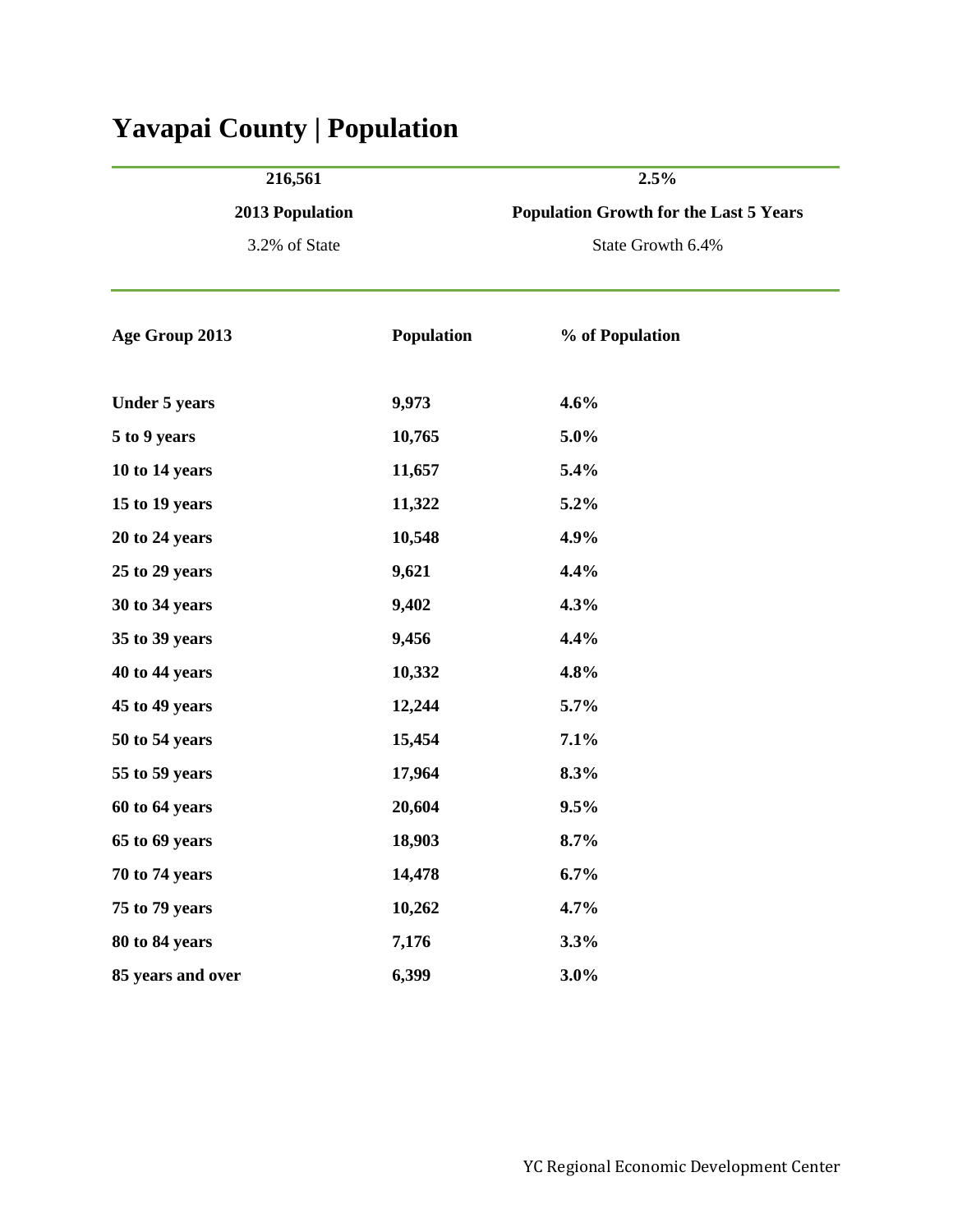#### **2013 Age Demographics**



#### **2013 Educational Attainment**



#### **2013 Race Demographics**

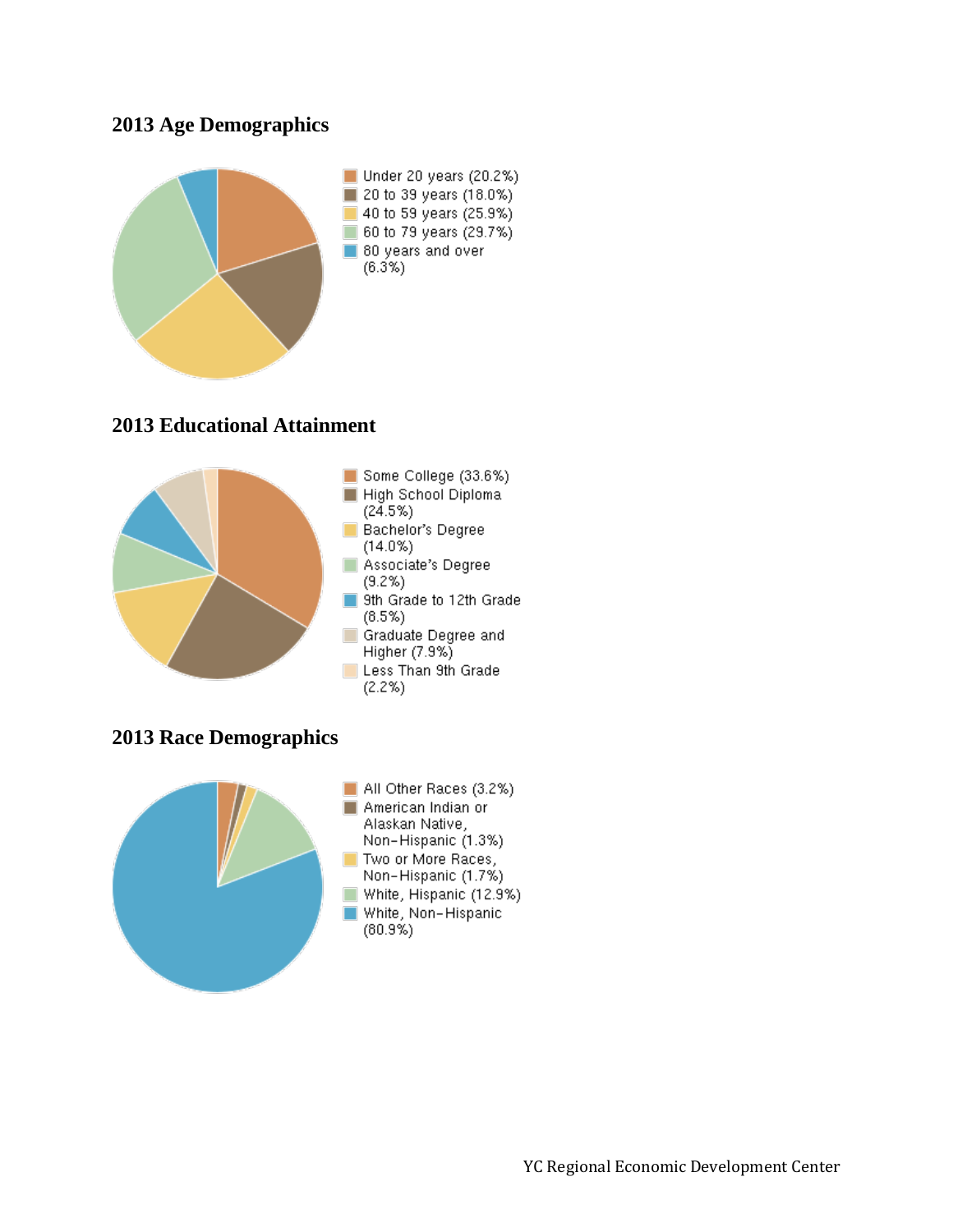| 54.2K             | 49.1%                                                                              | 50.9%               |
|-------------------|------------------------------------------------------------------------------------|---------------------|
| <b>Total Jobs</b> | Male                                                                               | Female              |
| (2013)            | (National: 50.2%)                                                                  | (National: 49.8%)   |
| <b>NAICS</b>      | <b>Industry</b>                                                                    | 2013<br><b>Jobs</b> |
| 11                | Agriculture, Forestry, Fishing and Hunting                                         | 303                 |
| 21                | Mining, Quarrying, and Oil and Gas Extraction                                      | 1,015               |
| 22                | <b>Utilities</b>                                                                   | 102                 |
| 23                | Construction                                                                       | 2,991               |
| 31                | Manufacturing                                                                      | 2,816               |
| 42                | <b>Wholesale Trade</b>                                                             | 1,887               |
| 44                | <b>Retail Trade</b>                                                                | 8,590               |
| 48                | <b>Transportation and Warehousing</b>                                              | 870                 |
| 51                | Information                                                                        | 623                 |
| 52                | Finance and Insurance                                                              | 895                 |
| 53                | Real Estate and Rental and Leasing                                                 | 671                 |
| 54                | Professional, Scientific, and Technical Services                                   | 1,449               |
| 55                | Management of Companies and Enterprises                                            | 51                  |
| 56                | Administrative and Support and Waste<br><b>Management and Remediation Services</b> | 1,949               |
| 61                | <b>Educational Services (Private)</b>                                              | 1,832               |
| 62                | <b>Health Care and Social Assistance</b>                                           | 8,332               |
| 71                | Arts, Entertainment, and Recreation                                                | 849                 |
| 72                | <b>Accommodation and Food Services</b>                                             | 6,903               |
| 81                | Other Services (except Public Administration)                                      | 1,680               |
| 90                | Government                                                                         | 10,296              |
| 99                | Unclassified Industry                                                              | 92                  |

## **Yavapai County | Jobs by Industry**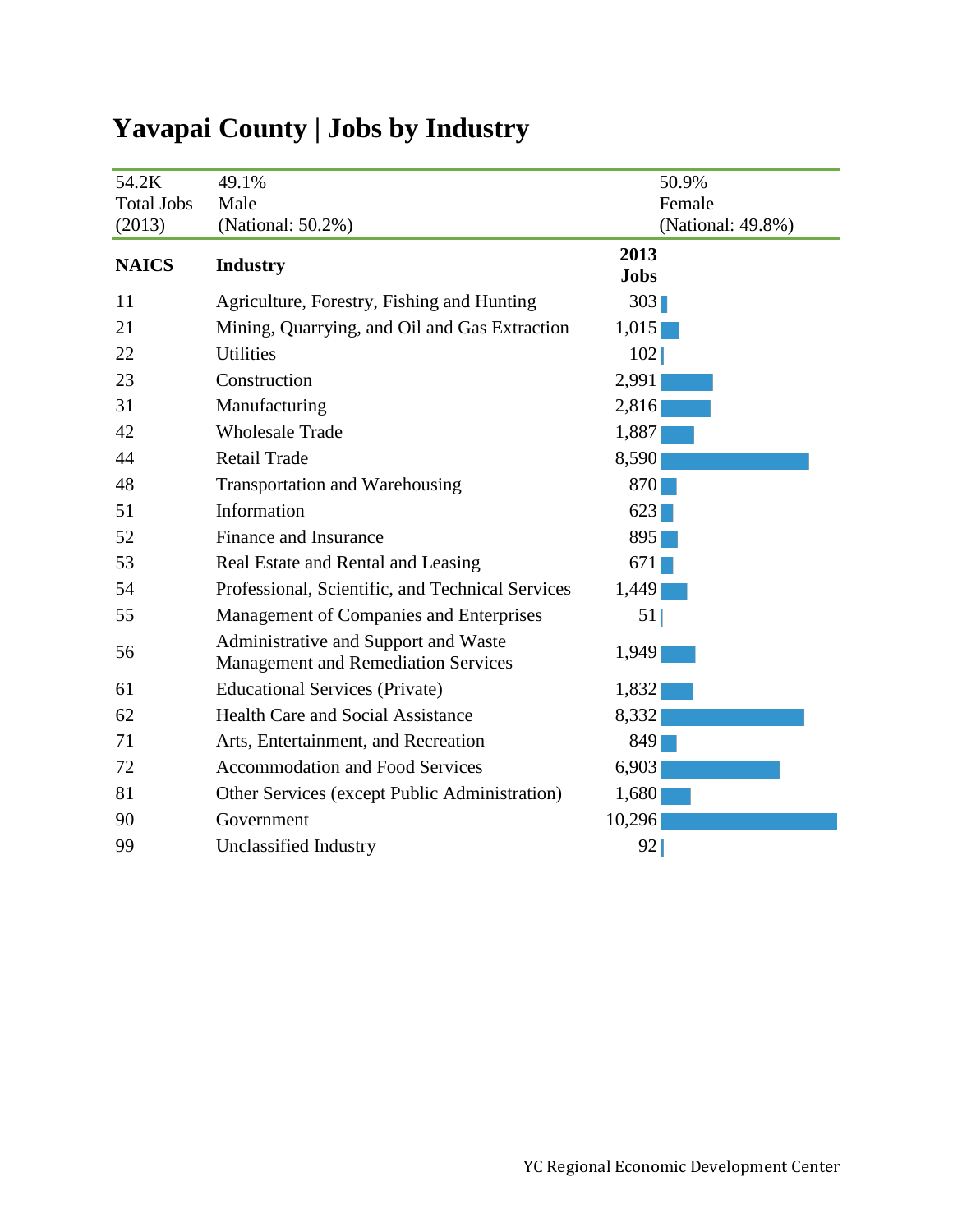| \$42.8K<br>Avg.<br>Earnings<br>(2013)<br>71% of<br>Nation Avg. | \$50.1K<br>Male Avg. Earnings (2013)<br>68% of Nation Avg.                         |                                   | \$35.7K<br>Female Avg. Earnings<br>(2013)<br>76% of Nation Avg. |
|----------------------------------------------------------------|------------------------------------------------------------------------------------|-----------------------------------|-----------------------------------------------------------------|
| <b>NAICS</b>                                                   | <b>Industry</b>                                                                    | Avg.<br><b>Earnings</b><br>(2013) |                                                                 |
| 11                                                             | Agriculture, Forestry, Fishing and<br>Hunting                                      | \$31,396                          |                                                                 |
| 21                                                             | Mining, Quarrying, and Oil and Gas<br>Extraction                                   | \$88,886                          |                                                                 |
| 22                                                             | Utilities                                                                          | \$49,207                          |                                                                 |
| 23                                                             | Construction                                                                       | \$42,685                          |                                                                 |
| 31                                                             | Manufacturing                                                                      | \$53,523                          |                                                                 |
| 42                                                             | <b>Wholesale Trade</b>                                                             | \$62,356                          |                                                                 |
| 44                                                             | <b>Retail Trade</b>                                                                | \$30,270                          |                                                                 |
| 48                                                             | <b>Transportation and Warehousing</b>                                              | \$52,864                          |                                                                 |
| 51                                                             | Information                                                                        | \$47,856                          |                                                                 |
| 52                                                             | Finance and Insurance                                                              | \$52,884                          |                                                                 |
| 53                                                             | Real Estate and Rental and Leasing                                                 | \$36,632                          |                                                                 |
| 54                                                             | Professional, Scientific, and Technical<br>Services                                | \$50,418                          |                                                                 |
| 55                                                             | Management of Companies and<br>Enterprises                                         | \$46,977                          |                                                                 |
| 56                                                             | Administrative and Support and Waste<br><b>Management and Remediation Services</b> | \$36,284                          |                                                                 |
| 61                                                             | <b>Educational Services (Private)</b>                                              | \$45,201                          |                                                                 |
| 62                                                             | <b>Health Care and Social Assistance</b>                                           | \$48,253                          |                                                                 |
| 71                                                             | Arts, Entertainment, and Recreation                                                | \$20,384                          |                                                                 |
| 72                                                             | Accommodation and Food Services                                                    | \$19,371                          |                                                                 |
| 81                                                             | Other Services (except Public<br>Administration)                                   | \$29,243                          |                                                                 |
| 90                                                             | Government                                                                         | \$55,917                          |                                                                 |
| 99                                                             | Unclassified Industry                                                              | \$38,723                          |                                                                 |

## **Yavapai County | Average Earnings by Industry**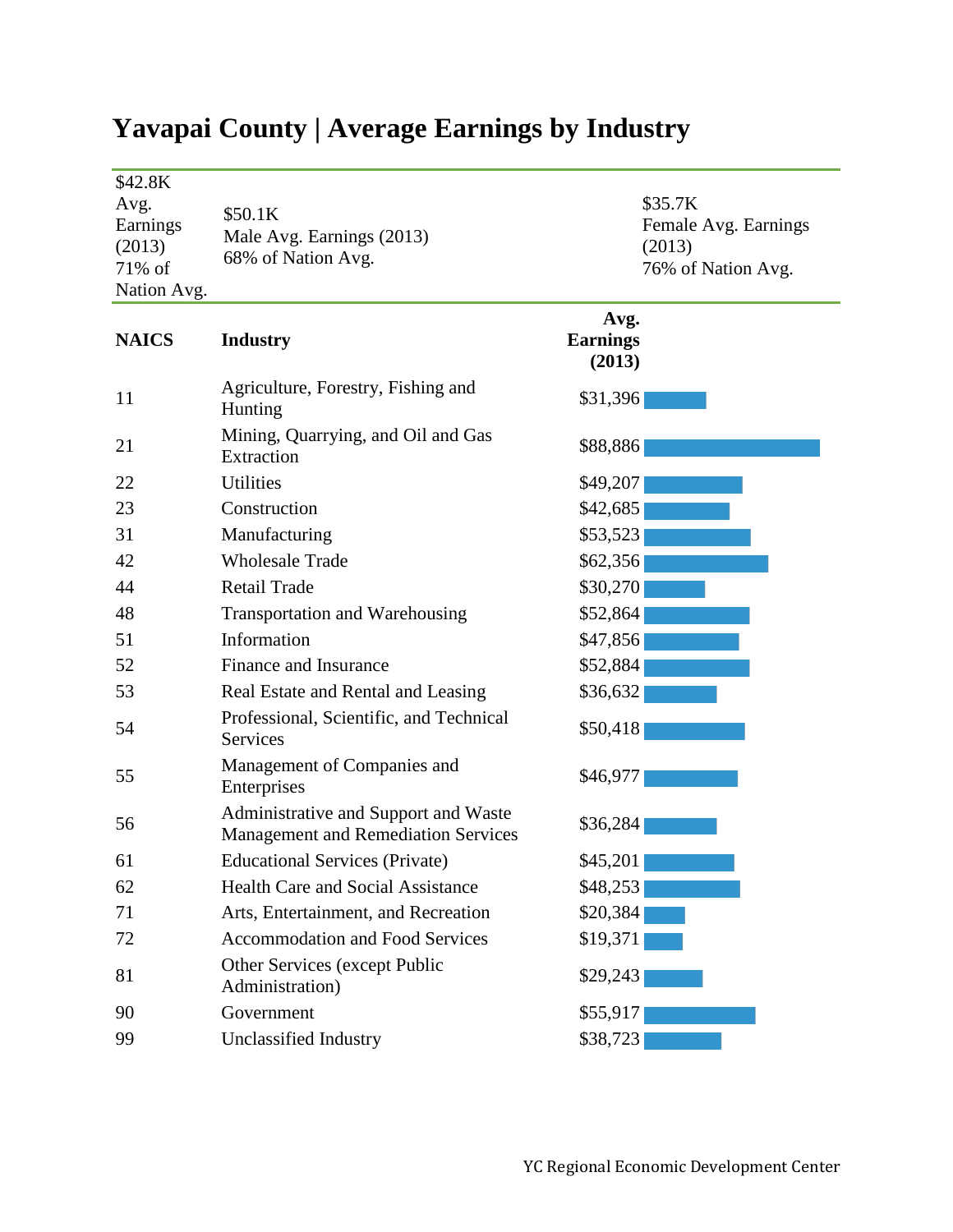#### **Largest Openings/Completions Gaps**

| <b>Occupation</b>                                                 | <b>Related Completions</b><br>(2012) | <b>Annual Openings</b><br>(2013) |
|-------------------------------------------------------------------|--------------------------------------|----------------------------------|
| Veterinary Technologists and Technicians (29-<br>2056)            | $\Omega$                             | 10                               |
| Pharmacists (29-1051)                                             | $\theta$                             | 9                                |
| Education Administrators, Postsecondary (11-<br>9033)             |                                      | 9                                |
| Physical Therapists (29-1123)                                     | $\Omega$                             | 8                                |
| Market Research Analysts and Marketing<br>Specialists $(13-1161)$ | $\Omega$                             |                                  |

#### **Growing/Declining Occupations**

| <b>Occupation</b>                                                                              | Change in Jobs (2012-<br>2013) |
|------------------------------------------------------------------------------------------------|--------------------------------|
| Personal Care Aides (39-9021)                                                                  | 44                             |
| Combined Food Preparation and Serving Workers, Including Fast Food<br>$(35-3021)$              | 36                             |
| Cashiers $(41-2011)$                                                                           | 33                             |
| Secretaries and Administrative Assistants, Except Legal, Medical, and<br>Executive $(43-6014)$ | $-23$                          |
| Maids and Housekeeping Cleaners (37-2012)<br>Firefighters (33-2011)                            | $-24$<br>$-25$                 |

#### **Growing/Declining Industries**

| <b>Industry</b>                                                        | Change in Jobs (2012-<br>2013) |
|------------------------------------------------------------------------|--------------------------------|
| Elementary and Secondary Schools (Local Government) (903611)           | 84                             |
| Supermarkets and Other Grocery (except Convenience) Stores<br>(445110) | 63                             |
| Full-Service Restaurants (722110)                                      | 52                             |
| Hotels (except Casino Hotels) and Motels (721110)                      | $-66$                          |
| Elementary and Secondary Schools (Private) (611110)                    | $-73$                          |
| Local Government, Excluding Education and Hospitals (903999)           | -141                           |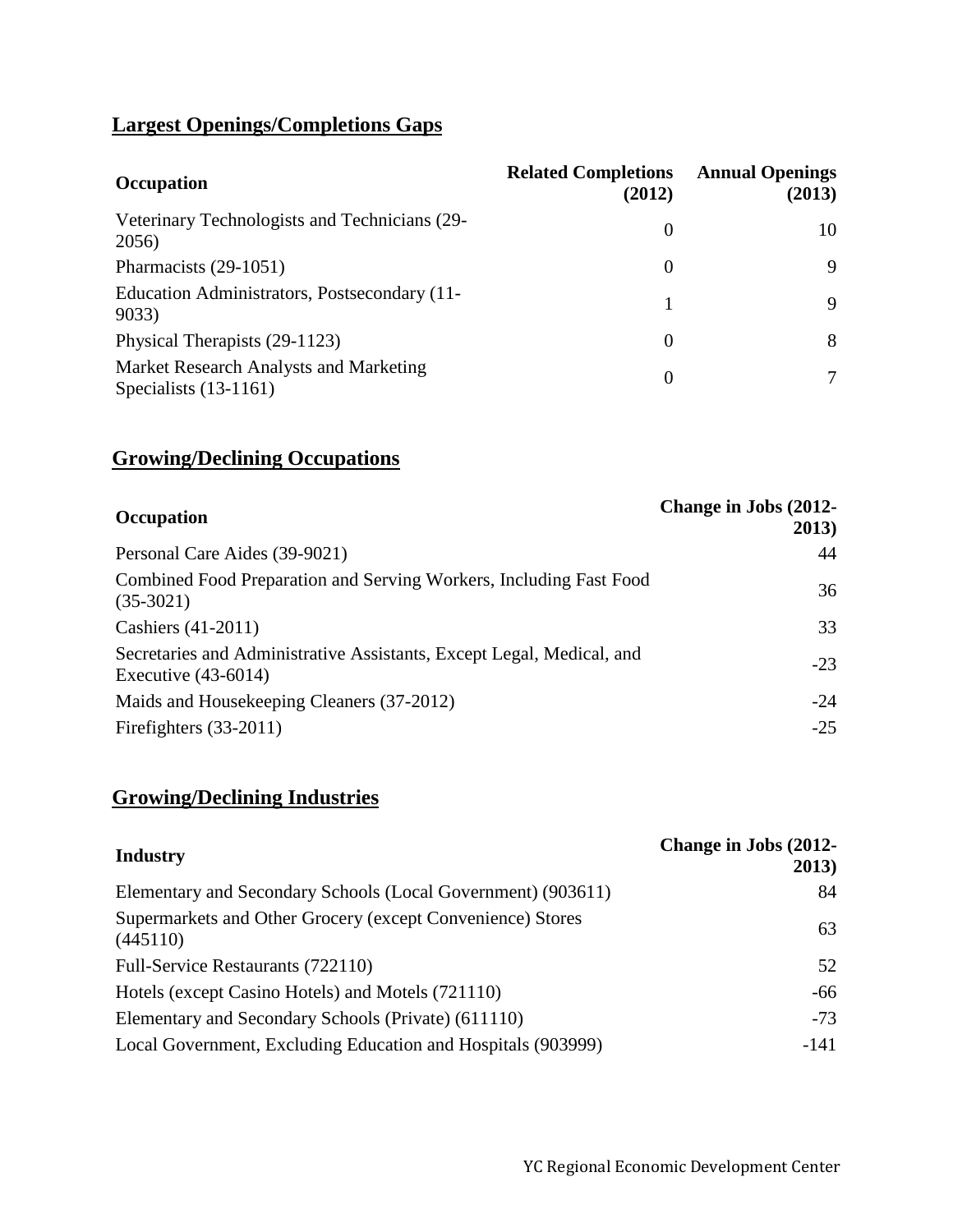

| <b>Region</b>              | <b>2012 Jobs</b> | <b>2013 Jobs</b> | % Change |
|----------------------------|------------------|------------------|----------|
| <b>Yavapai County</b>      | 54,198           | 54,197           | $0.0\%$  |
| <b>East Yavapai County</b> | 15,643           | 15,612           | $-0.2\%$ |
| <b>West Yavapai County</b> | 36,591           | 36,571           | $-0.1%$  |
| <b>State</b>               | 2,431,464        | 2,482,311        | 2.1%     |
| <b>Nation</b>              | 131,684,186      | 133,807,035      | 1.6%     |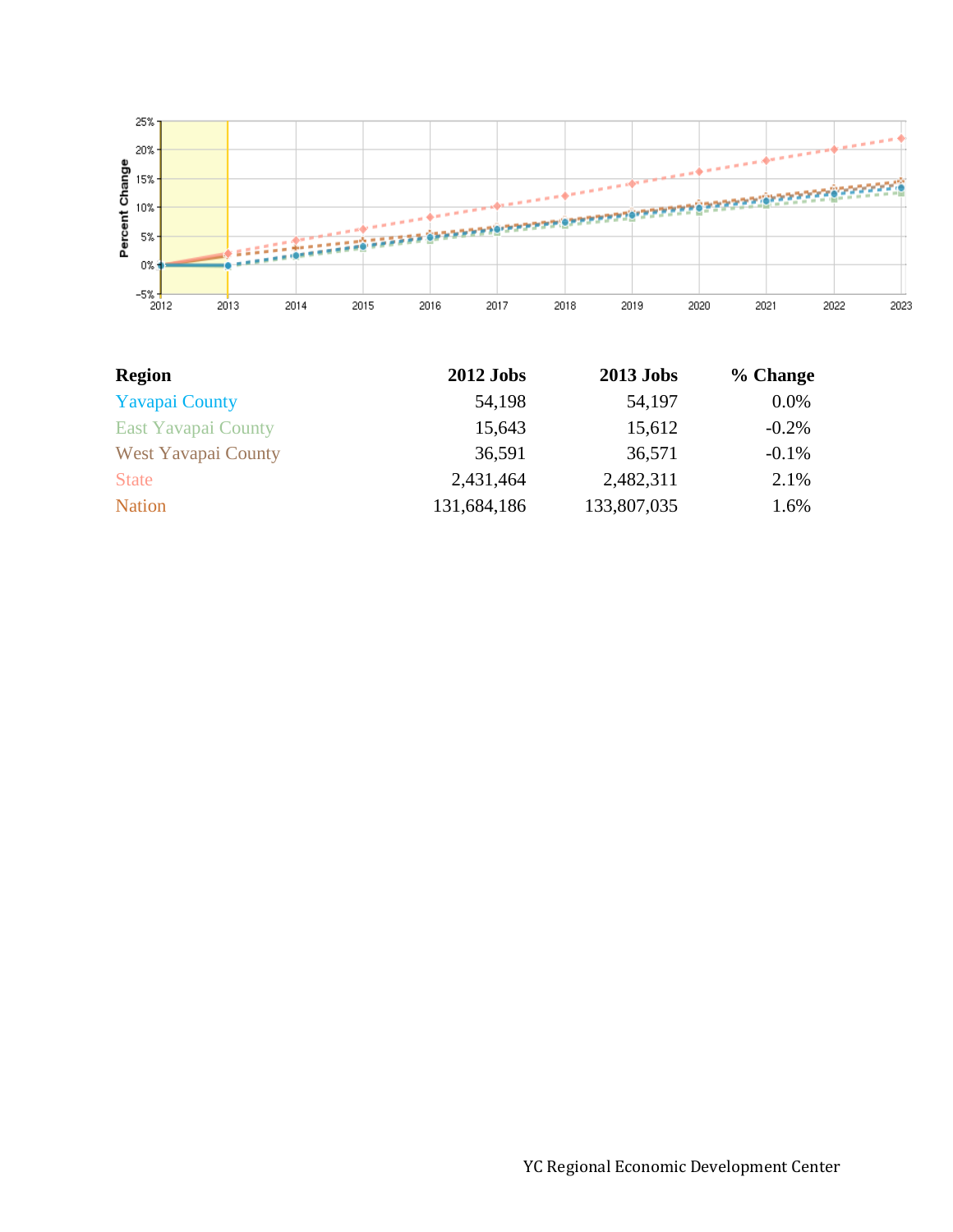|                | $\overline{SOC}$ Description (Expand 2012<br>All)                               | <b>Jobs</b> |             |       |     | 2013 Change Openings Openings | <b>Median</b><br><b>Hourly</b><br><b>Earnings</b> |
|----------------|---------------------------------------------------------------------------------|-------------|-------------|-------|-----|-------------------------------|---------------------------------------------------|
| $11-$          | Management<br>0000 Occupations                                                  |             | 2,707 2,657 | $-50$ | 60  | 60                            | \$33.84                                           |
| $13 -$<br>0000 | <b>Business and</b><br><b>Financial Operations</b><br>Occupations               | 1,408 1,425 |             | 17    | 59  | 59                            | \$24.86                                           |
| $15 -$<br>0000 | Computer and<br>Mathematical<br><b>Occupations</b>                              | 424         | 432         | 8     | 16  | 16                            | \$27.81                                           |
| $17 -$<br>0000 | <b>Architecture and</b><br>Engineering<br><b>Occupations</b>                    | 511         | 505         | $-6$  | 14  | 14                            | \$30.86                                           |
| $19-$<br>0000  | Life, Physical, and<br><b>Social Science</b><br>Occupations                     | 420         | 422         | 2     | 17  | 17                            | \$24.98                                           |
| $21 -$<br>0000 | Community and<br><b>Social Service</b><br>Occupations                           | 612         | 628         | 16    | 31  | 31                            | \$18.24                                           |
| $23 -$<br>0000 | <b>Legal Occupations</b>                                                        | 305         | 311         | 6     | 13  | 13                            | \$30.79                                           |
| $25 -$<br>0000 | Education, Training,<br>and Library<br>Occupations                              | 3,726 3,718 |             | $-8$  | 93  | 93                            | \$18.75                                           |
| $27 -$         | Arts, Design,<br>Entertainment, Sports,<br>0000 and Media<br><u>Occupations</u> | 542         | 549         | 7     | 24  | 24                            | \$17.84                                           |
| $29-$          | Healthcare<br>Practitioners and<br>0000 Technical<br><b>Occupations</b>         |             | 3,322 3,368 | 46    | 118 | 118                           | \$38.45                                           |
| $31 -$         | <b>Healthcare Support</b><br>0000 Occupations                                   |             | 1,854 1,878 | 24    | 62  | 62                            | \$13.27                                           |
| $33 -$         | Protective Service<br>0000 Occupations                                          |             | 1,972 1,919 | $-53$ | 59  | 59                            | \$22.20                                           |
| $35 -$<br>0000 | Food Preparation and<br><b>Serving Related</b><br>Occupations                   |             | 6,507 6,590 | 83    | 331 | 331                           | \$9.71                                            |
| $37 -$         | <b>Building and Grounds</b><br>0000 Cleaning and                                | 2,047 2,068 |             | 21    | 84  | 84                            | \$10.31                                           |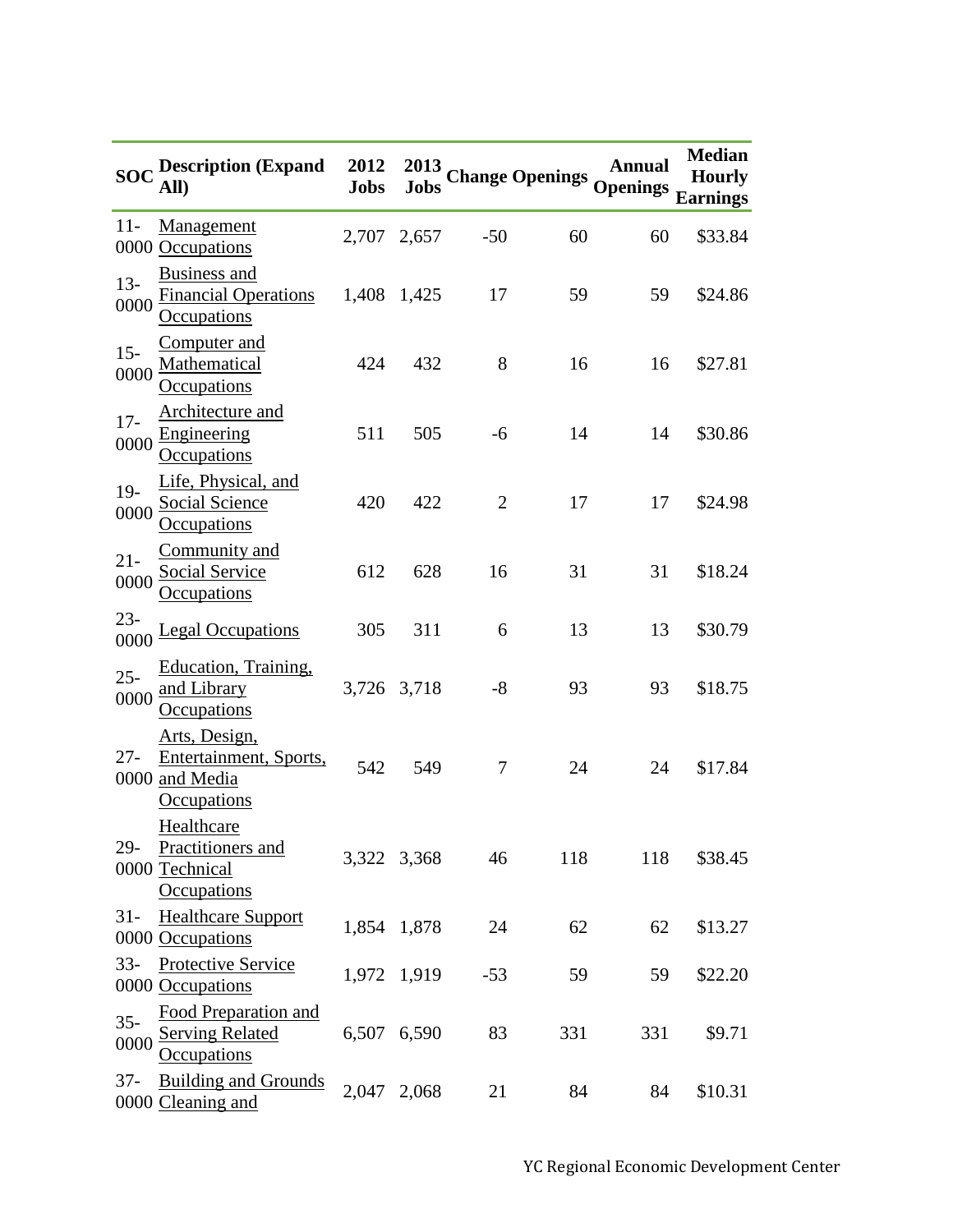|                | <b>Total</b>                                                   | 54,198 54,197  |                | $-1$           | 1,931            | 1,931          | \$17.62 |
|----------------|----------------------------------------------------------------|----------------|----------------|----------------|------------------|----------------|---------|
| 99-            | Unclassified<br>0000 Occupation                                | $\overline{0}$ | $\theta$       | $\overline{0}$ | $\boldsymbol{0}$ | $\overline{0}$ | \$0.00  |
| $55 -$<br>0000 | <b>Military occupations</b>                                    | $\theta$       | $\overline{0}$ | $\overline{0}$ | $\overline{0}$   | $\overline{0}$ | \$0.00  |
| $53-$<br>0000  | Transportation and<br><b>Material Moving</b><br>Occupations    |                | 3,454 3,473    | 19             | 121              | 121            | \$14.20 |
| $51 -$         | Production<br>0000 Occupations                                 |                | 2,391 2,352    | $-39$          | 66               | 66             | \$16.04 |
| 49-<br>0000    | Installation,<br>Maintenance, and<br><b>Repair Occupations</b> |                | 2,425 2,411    | $-14$          | 86               | 86             | \$17.82 |
| $47 -$<br>0000 | Construction and<br>Extraction<br><b>Occupations</b>           |                | 2,914 2,796    | $-118$         | 70               | 70             | \$18.77 |
| $45 -$         | Farming, Fishing, and<br>0000 Forestry Occupations             | 238            | 239            | $\mathbf{1}$   | 8                | 8              | \$15.91 |
| $43 -$<br>0000 | Office and<br>Administrative<br><b>Support Occupations</b>     |                | 8,474 8,389    | $-85$          | 200              | 200            | \$14.57 |
| $41 -$         | <b>Sales and Related</b><br>0000 Occupations                   |                | 6,071 6,126    | 55             | 277              | 277            | \$12.76 |
| 39-            | Personal Care and<br>0000 Service Occupations                  |                | 1,874 1,942    | 68             | 122              | 122            | \$10.62 |
|                | Maintenance<br><b>Occupations</b>                              |                |                |                |                  |                |         |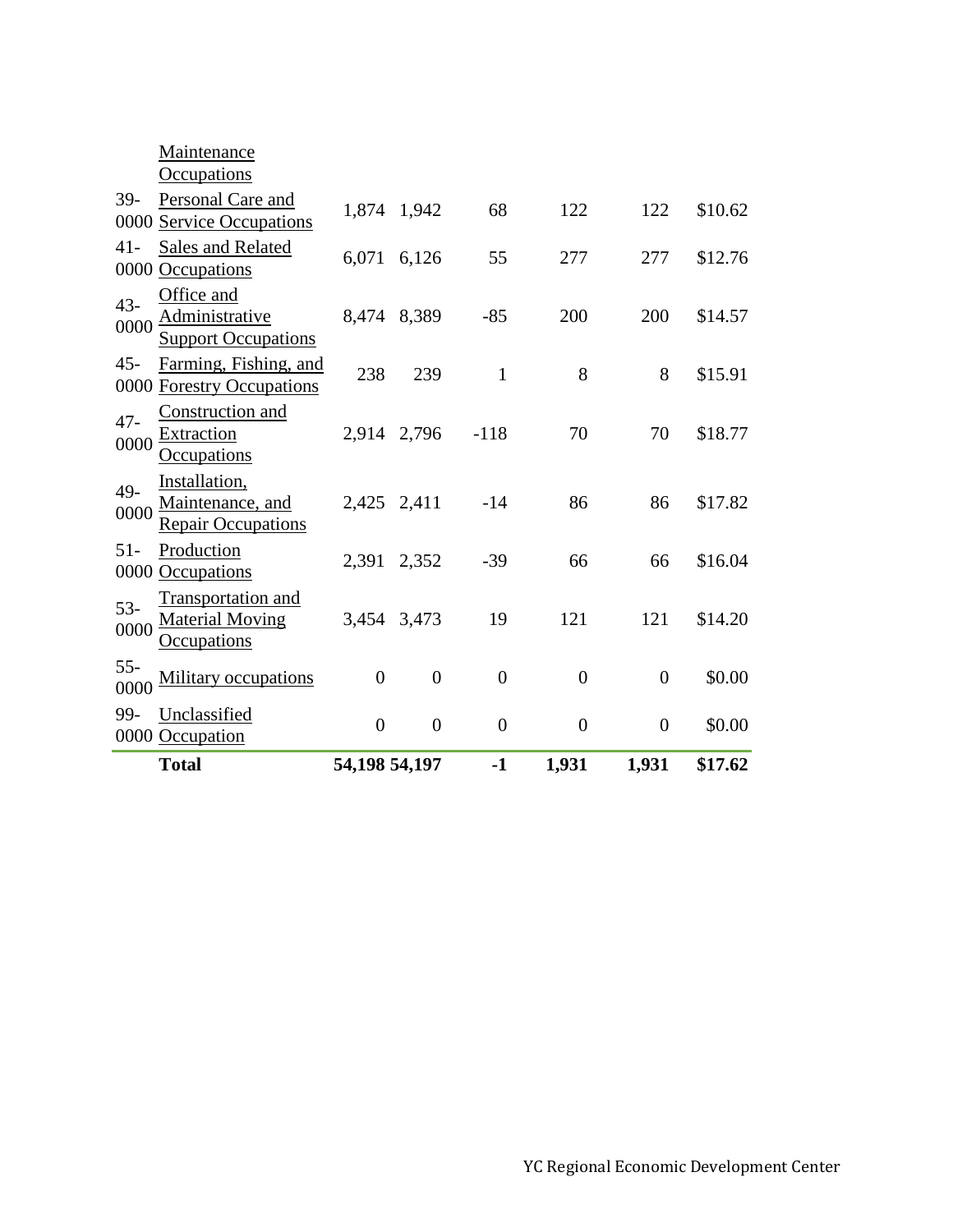## **Yavapai County | Region Exports**

\$7.5B

Exports (2012[\)](https://west.economicmodeling.com/analyst/tooltip.php?tipID=ExportsPopupExportsHeadline) 79% of Supply

|    | <b>NAICS Industry</b>                                                              | <b>Exports</b><br>(2012) |
|----|------------------------------------------------------------------------------------|--------------------------|
| 11 | Agriculture, Forestry, Fishing and Hunting                                         | \$124,177,965            |
| 21 | Mining, Quarrying, and Oil and Gas Extraction                                      | \$568,795,743            |
| 22 | <b>Utilities</b>                                                                   | \$12,804,906             |
| 23 | Construction                                                                       | \$265,046,983            |
| 31 | Manufacturing                                                                      | \$698,295,980            |
| 42 | <b>Wholesale Trade</b>                                                             | \$313,773,447            |
| 44 | <b>Retail Trade</b>                                                                | \$511,691,384            |
| 48 | Transportation and Warehousing                                                     | \$133,163,242            |
| 51 | Information                                                                        | \$125,048,438            |
| 52 | Finance and Insurance                                                              | \$519,062,923            |
| 53 | Real Estate and Rental and Leasing                                                 | \$423,436,940            |
| 54 | Professional, Scientific, and Technical Services                                   | \$163,529,746            |
| 55 | Management of Companies and Enterprises                                            | \$3,669,043              |
| 56 | Administrative and Support and Waste<br><b>Management and Remediation Services</b> | \$146,498,314            |
| 61 | <b>Educational Services (Private)</b>                                              | \$116,140,343            |
| 62 | <b>Health Care and Social Assistance</b>                                           | \$476,003,867            |
| 71 | Arts, Entertainment, and Recreation                                                | \$55,049,899             |
| 72 | <b>Accommodation and Food Services</b>                                             | \$317,523,752            |
| 81 | Other Services (except Public Administration)                                      | \$137,590,070            |
| 90 | Government                                                                         | \$2,412,210,366          |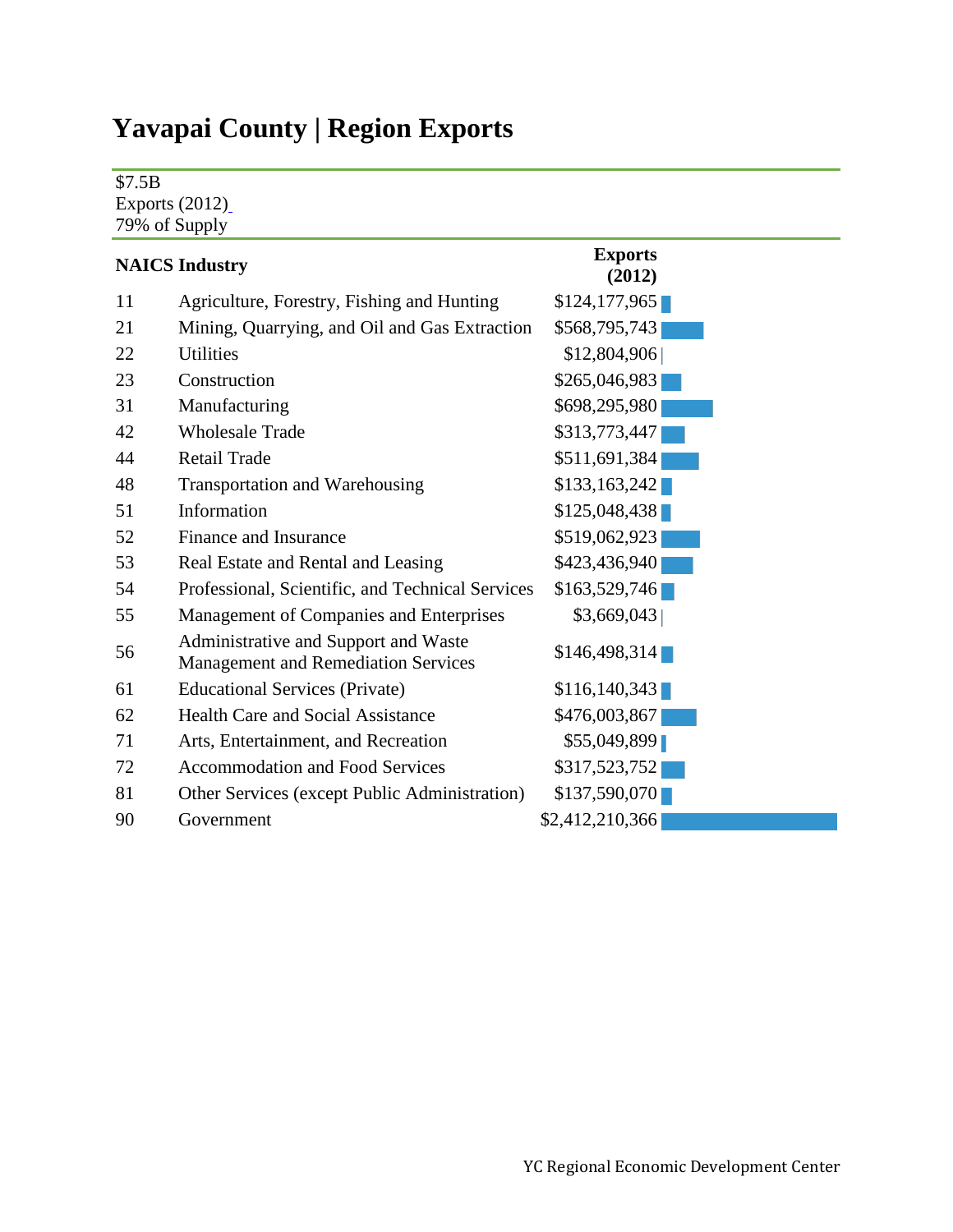| \$2.0B<br>\$9.7B<br>Imports $(2012)$<br>83% of Demand |                                                                                    | Locally Produced & Consumed (2012)<br>17% of Demand |
|-------------------------------------------------------|------------------------------------------------------------------------------------|-----------------------------------------------------|
| <b>NAICS</b>                                          | <b>Industry</b>                                                                    | <b>Imports</b><br>(2012)                            |
| 11                                                    | Agriculture, Forestry, Fishing and Hunting                                         | \$61,225,844                                        |
| 21                                                    | Mining, Quarrying, and Oil and Gas<br>Extraction                                   | \$123,279,394                                       |
| 22                                                    | <b>Utilities</b>                                                                   | \$163,750,154                                       |
| 23                                                    | Construction                                                                       | \$304,685,967                                       |
| 31                                                    | Manufacturing                                                                      | \$1,505,808,338                                     |
| 42                                                    | <b>Wholesale Trade</b>                                                             | \$387,377,246                                       |
| 44                                                    | <b>Retail Trade</b>                                                                | \$403,323,621                                       |
| 48                                                    | <b>Transportation and Warehousing</b>                                              | \$219,834,149                                       |
| 51                                                    | Information                                                                        | \$409,412,081                                       |
| 52                                                    | Finance and Insurance                                                              | \$762,963,930                                       |
| 53                                                    | Real Estate and Rental and Leasing                                                 | \$432,673,165                                       |
| 54                                                    | Professional, Scientific, and Technical<br><b>Services</b>                         | \$534,953,378                                       |
| 55                                                    | Management of Companies and Enterprises                                            | \$119,432,699                                       |
| 56                                                    | Administrative and Support and Waste<br><b>Management and Remediation Services</b> | \$199,222,407                                       |
| 61                                                    | <b>Educational Services (Private)</b>                                              | \$73,333,279                                        |
| 62                                                    | <b>Health Care and Social Assistance</b>                                           | \$527,137,679                                       |
| 71                                                    | Arts, Entertainment, and Recreation                                                | \$73,323,372                                        |
| 72                                                    | <b>Accommodation and Food Services</b>                                             | \$211,023,985                                       |
| 81                                                    | Other Services (except Public<br>Administration)                                   | \$152,184,800                                       |
| 90                                                    | Government                                                                         | \$3,005,071,563                                     |

# **Yavapai County | Region Imports**